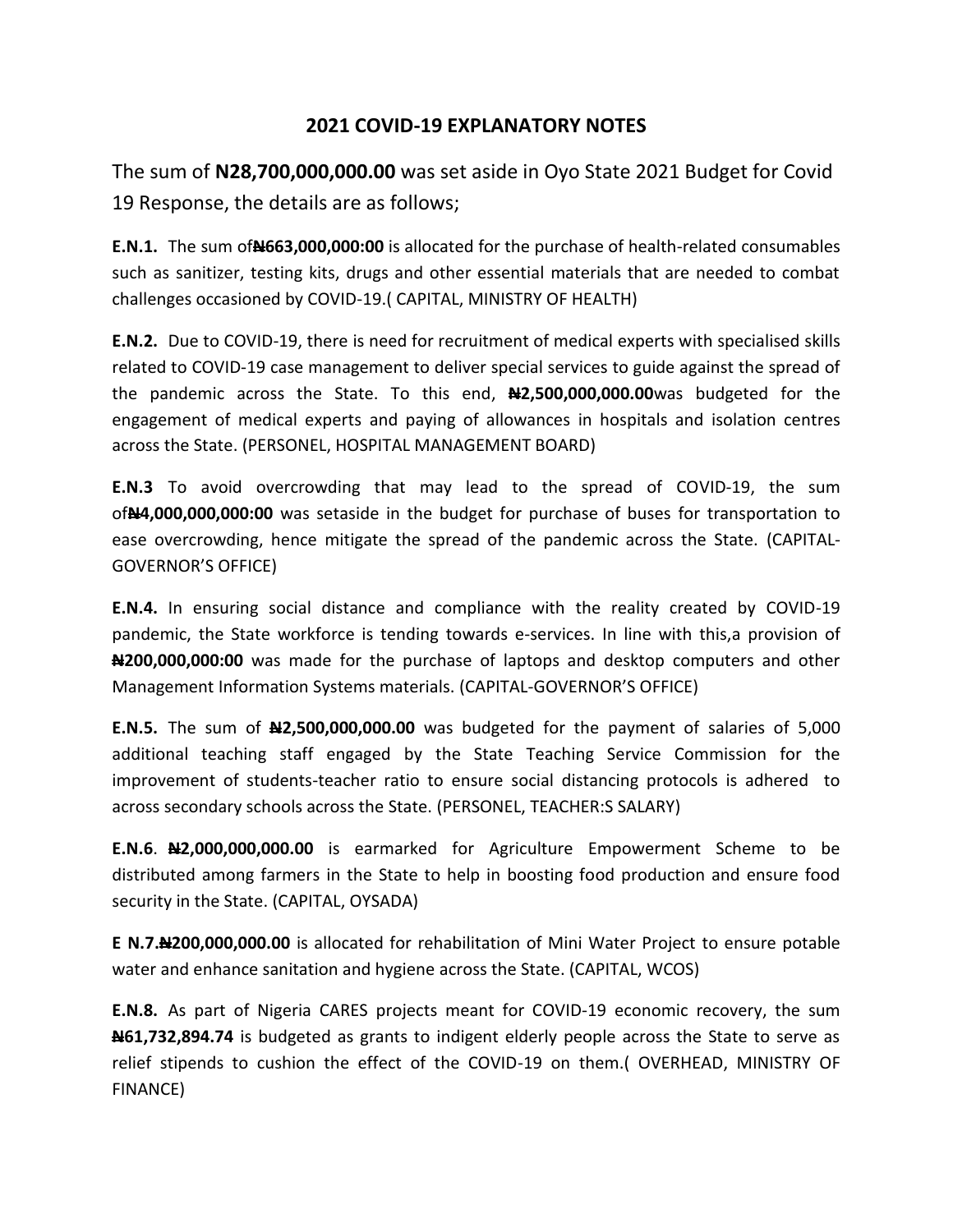**E.N.9**. The sum of **N431,150,000** is earmarked for State Labour Intensive Workfare (LIPW) to pay selected individuals to be engaged under short-term workfare arrangement. This is part of COVID-19 Strategy through the Nigeria CARES projects. (OVERHEAD, MINISTRY OF FINANCE)

**E.N.10**. In order to guide against the unforeseen circumstances that might arise from the covid 19 Pandemic, the sum of **N 651,362,105.26** is budgeted in Other Expenses of Ministry of Finance.

**E.N.11.N555,750,000** is allotted as Business Support Services Credit Scheme to selected artisans across the State that their economic activities were seriously affected by the impact of COVID-19 pandemic in the State. The credit facilities are meant to help the beneficiaries overcome shocks occasioned by the pandemic on their businesses are cushioned. (OVERHEAD,OYSIPA)

**E.N.12**.To ensure Agricultural produce from rural communities gets to the city to improve food security, construction of new roads and maintenance of existing access roads with the sum of **N6,475,000,000:00** budgeted for selected existing access roads as follows

| <b>SN</b>                           | <b>Roads</b>               | Amount (N)       |
|-------------------------------------|----------------------------|------------------|
| 1                                   | Saki-Igboho Roads          | 1,200,000,000:00 |
| 2                                   | Idiko-Ile-IjioWasimi Road  | 450,000,000:00   |
| 3                                   | Gedu-Oroki-Sabo- Asipa Oyo | 725,000,000:00   |
| 4                                   | Apete-Awotan-Akufo         | 800,000,000:00   |
| 5                                   | Moniya-Ijaye-Iseyin        | 2,500,000,000:00 |
| 6                                   | Iseyin-Ogbomoso Road       | 800,000,000:00   |
|                                     | Total                      | 6,475,000,000:00 |
| (CAPITAL, MINISTRY OF PUBLIC WORKS) |                            |                  |

**E.N.13**.In order to improve on social distancing among the citizens of the state, the sum of **N5,762,000,000.00** was budgeted for construction of market and motor parks across the state. This will enable the citizens to adhered to covid -19 protocol in market and motor parks (CAPITAL. MINISTRY OF PUBLIC WORKS)

**E.N.14.** In order to improve social distancing among the students in public secondary school in the state,the sum of **N700,000,000.00** is budgeted for construction/provision of infrastructure for secondary school across the state. (CAPITAL, MINISTRY OF EDUCATION)

**E.N.15** In order to guide against the unforeseen circumstances that might arise from the covid 19 Pandemic, the sum of **N 2,000,000,000.00** is budgeted in Other Expenses of the Office of the Executive Governor.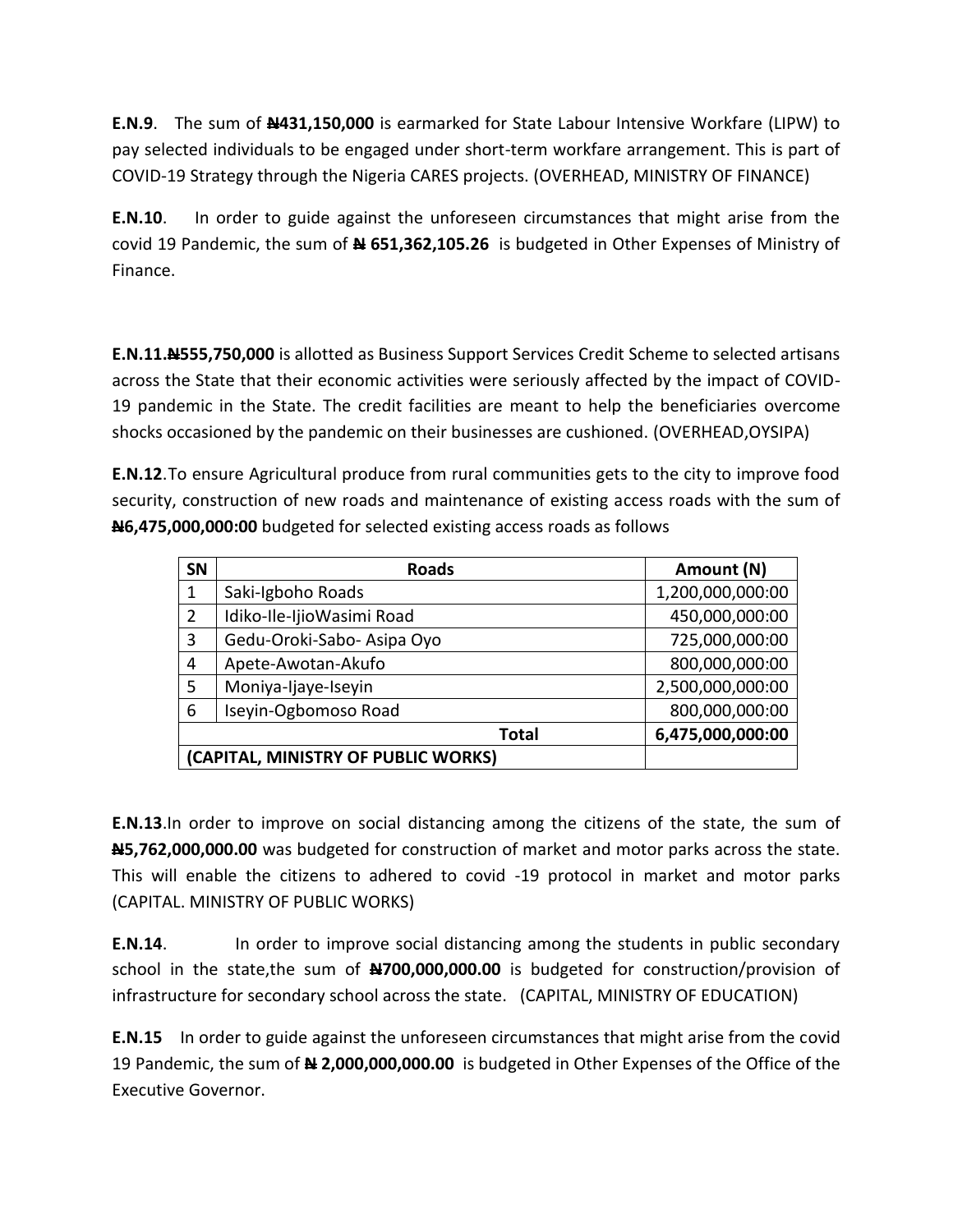| DETAIL                                 | <b>YEAR 2020</b>      | <b>YEAR 2021</b>  |
|----------------------------------------|-----------------------|-------------------|
| PERSONNEL                              | 5,000,000,000.00      | 5,000,000,000.00  |
| <b>OVERHEAD</b>                        | 1,438,791,682.10      | 3,700,000,000.00  |
| <b>CONSOLIDATED</b><br><b>EXPENSES</b> | 2,250,000,000.00      |                   |
| <b>CAPITAL</b>                         | 16,438,540,526.60     | 20,000,000,000.00 |
| <b>TOTAL</b>                           | 25, 127, 332, 208. 70 | 28,700,000,000.00 |

## **COVID 19 BUDGET YEAR 2021**

| <b>CAPITAL</b>                   |                   |
|----------------------------------|-------------------|
| <b>MINISTRY</b>                  | <b>SUM</b>        |
| <b>MINISTRY OF WORKS</b>         | 12,237,000,000.00 |
| OFFICE OF THE EXECUTIVE GOVERNOR | 4,200,000,000.00  |
| <b>OYSADA</b>                    | 2,000,000,000.00  |
| <b>WATER CORPORATION</b>         | 200,000,000.00    |
| MINISTRY OF EDUCATION            | 700,000,000.00    |
| MINISTRY OF HEALTH               | 663,000,000.00    |
|                                  | 20,000,000,000.00 |

### **PERSONNEL**

| <b>MINISTRY</b>           | <b>SUM</b>       |
|---------------------------|------------------|
| TESCOM                    | 2,500,000,000.00 |
| HOSPITAL MANAGEMENT BOARD | 2,500,000,000.00 |
|                           |                  |
|                           |                  |
| TOTAL                     | 5,000,000,000.00 |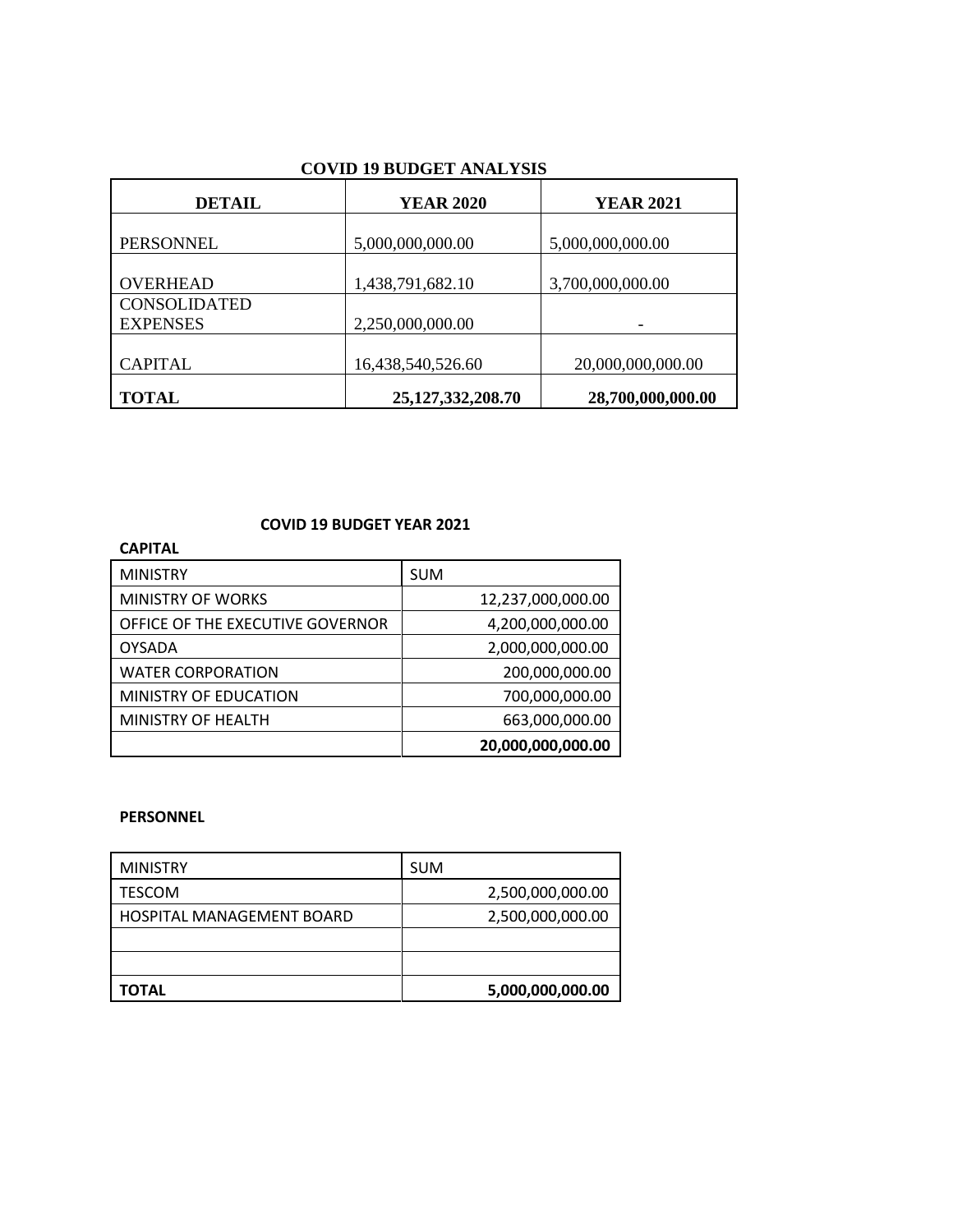## **OVERHEAD**

| <b>MINISTRY</b>                  | <b>SUM</b>       |
|----------------------------------|------------------|
| OFFICE OF THE EXECUTIVE GOVERNOR | 2,000,000,000.00 |
| <b>OYSIPA</b>                    | 555,750,000.00   |
| MINISTRY OF FINANCE              | 1,144,250,000.00 |
|                                  |                  |
| TOTAL                            | 3,700,000,000.00 |

### **COVID 19 BUDGET YEAR 2020**

| <b>CAPITAL</b>                   |                   |
|----------------------------------|-------------------|
| <b>MINISTRY</b>                  | <b>SUM</b>        |
| <b>MINISTRY OF WORKS</b>         | 6,476,910,619.90  |
| OFFICE OF THE EXECUTIVE GOVERNOR | 2,868,921,586.70  |
| MINISTRY OF AGRIC                | 3,625,500,000.00  |
| MINISTRY OF ENVIRONMENT          | 1,417,208,320.00  |
| MINISTRY OF HEALTH               | 1,080,000,000.00  |
| <b>HOUSING CORPORATION</b>       | 283,000,000.00    |
| LANDS                            | 587,000,000.00    |
| <b>TESCOM</b>                    | 100,000,000.00    |
|                                  | 16,438,540,526.60 |

#### **PERSONNEL**

| <b>MINISTRY</b>           | <b>SUM</b>       |
|---------------------------|------------------|
| HOSPITAL MANAGEMENT BOARD | 5,000,000,000.00 |
| TOTAL                     | 5,000,000,000.00 |

#### **OVERHEAD**

| MINISTRY            | <b>SUM</b>       |
|---------------------|------------------|
| MINISTRY OF HEALTH  | 838,791,682.10   |
| MINISTRY OF FINANCE | 600,000,000.00   |
| <b>TOTAL</b>        | 1,438,791,682.10 |

**CRFC**

| <b></b> |
|---------|
|         |